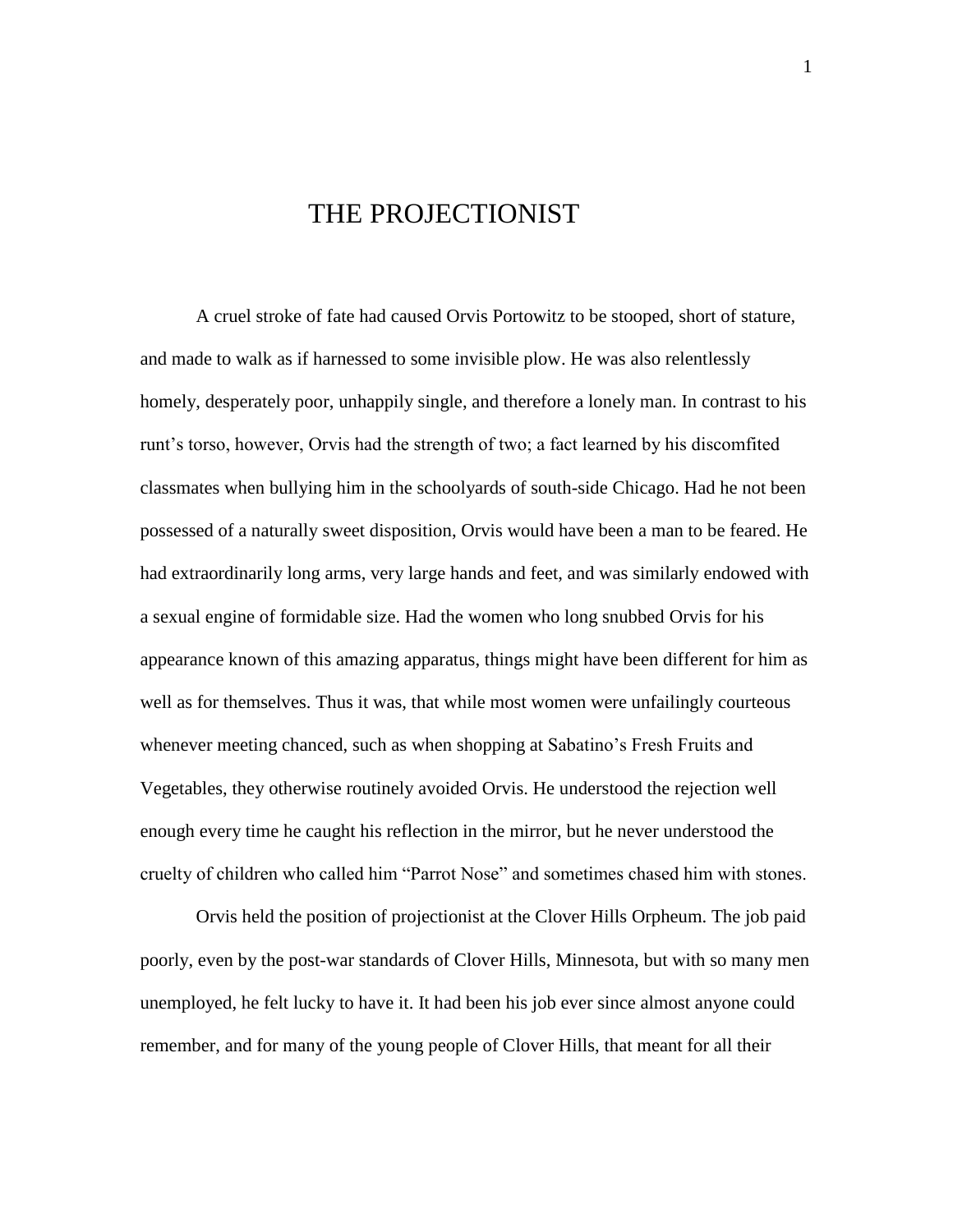lives. The projection room was Orvis's stage, and he its lone performer. His every move was as precise as that of any Kabuki actor, with no wasted motion or frivolity. Should the film break, he was ready to splice it instantly, although he was never quick enough to quell the catcalls when they came. His task after the movie was over and the theater gone dark was no less important. Orvis had to take down the film cast, extinguish the bulb, clean the projector and then tend to the toilets. And sometimes, because he had no one to share his lonely life with, Orvis slept there, alone with his dreams of the voluptuous succubus, the widow Sabatino, who was the proprietor of Sabatino's Fresh Fruits and Vegetables.

In the widow Sabatino, Orvis saw grace and hope. Where others saw a Sicilian hag, Orvis saw honesty and warmth. Where others saw age, he saw a woman still in the fructuous, autumnal bloom of life, needing only to be plucked and tasted like a dewdappled plum fresh from the tree. Where others saw indifference, Orvis saw a difference, and it sustained him. With the widow Sabatino, his life's carefully structured priorities had come under attack, and the bland pace of his life made less predictable than before. Upon every encounter, Orvis went out of his way to be solicitous, to ask how she felt on the unpleasant damp days when he guessed her arthritis bothered her, and he hoped the interest he showed in her was returned in kind. That the widow Sabatino was from the old country would undoubtedly hold her to old customs, thus requiring for Orvis a more traditional and formal approach if he were to make his intentions known. In fact, Orvis considered himself more old country than not, having been born in 1893 and raised among newly-landed immigrants in Chicago.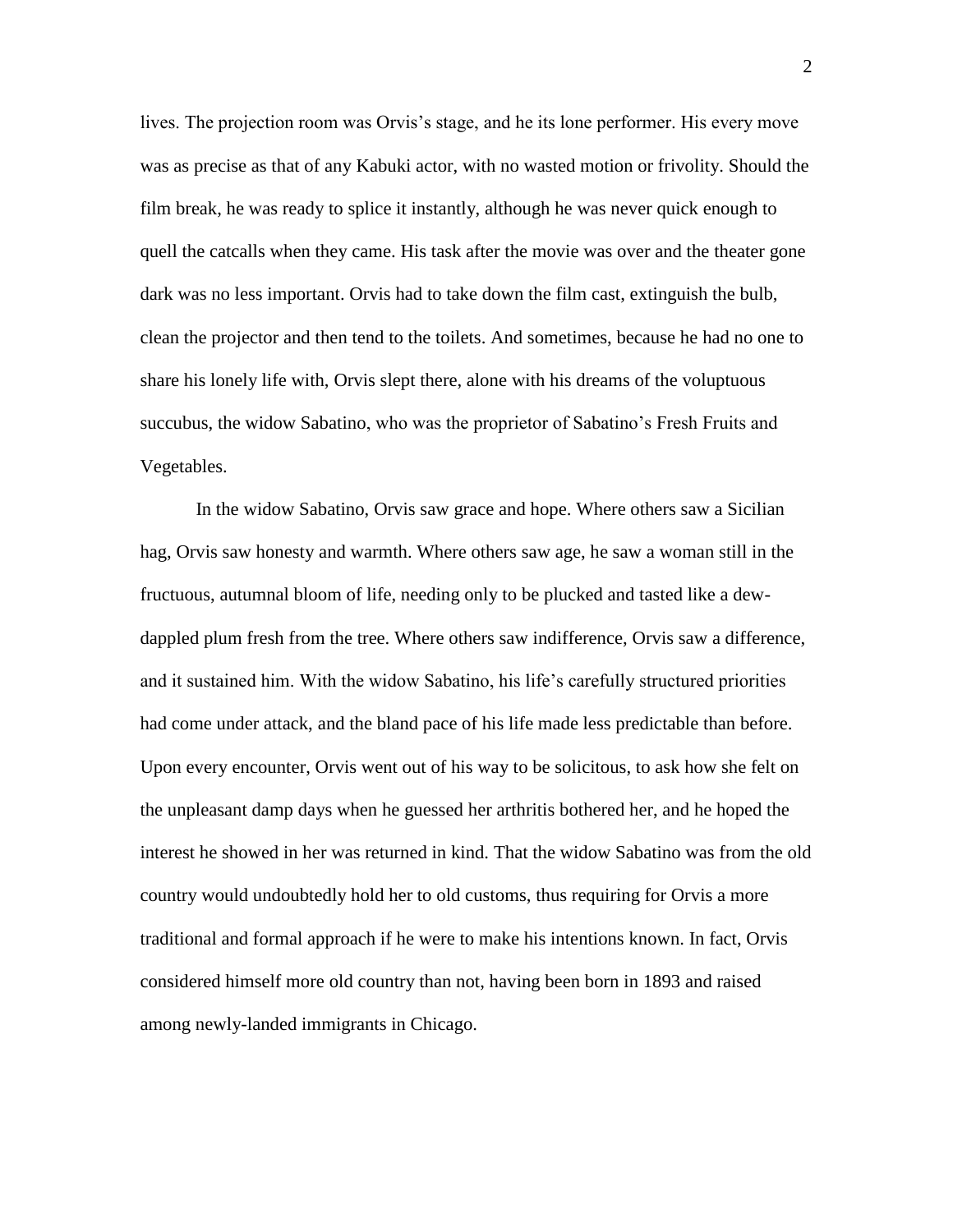The first opportunity for Orvis to make his intentions more overtly known came following a thunderstorm that had savaged Clover Hills overnight. Scattered rain squalls continued to sweep through the city, clearing the streets of only those few hardy individuals needing to be out. Among them was Orvis, who delighted in rough weather. He was taking his daily early-morning walk from the home of a friend where he had taken a single room with kitchen privileges, to the widow Sabatino's shop to select a table-ready melon for his breakfast. As was his custom when weather threatened, Orvis carried an umbrella black as a raven's breast.

Every morning, except in winter – and sometimes even then, the widow Sabatino set out a modest display of fresh fruits and vegetables in wooden crates and bushel baskets on the sidewalk in front of her shop. As regular as the courthouse clock chiming the hour, her first customer was always the silently-admiring Orvis. Today's ritual was no different from any other. After furling the umbrella and tucking it under his arm, Orvis took the most likely looking Crenshaw from its basket and held it in his large hands. As if taking a sacrament, he brought the melon to his great beak of a nose, closed his eyes, and thumped it with a calloused knuckle as a test for ripeness. With a deep snuffle, he drew in the languid, almost sexual aroma emanating from beneath its deeply-ridged and buttercup-yellow rind, as if savoring in advance the sun-ripened flavor of its dense flesh on his tongue.

With a satisfied smile, Orvis carried the melon into the shop, where he found the widow Sabatino standing nearly hidden behind an ancient cash register as big as a safe. A roll of butcher's paper on a spindle rested on the countertop, and a ball of twine hung from an overhead hook. Orderly rows of shelves along the back wall held boxes of

3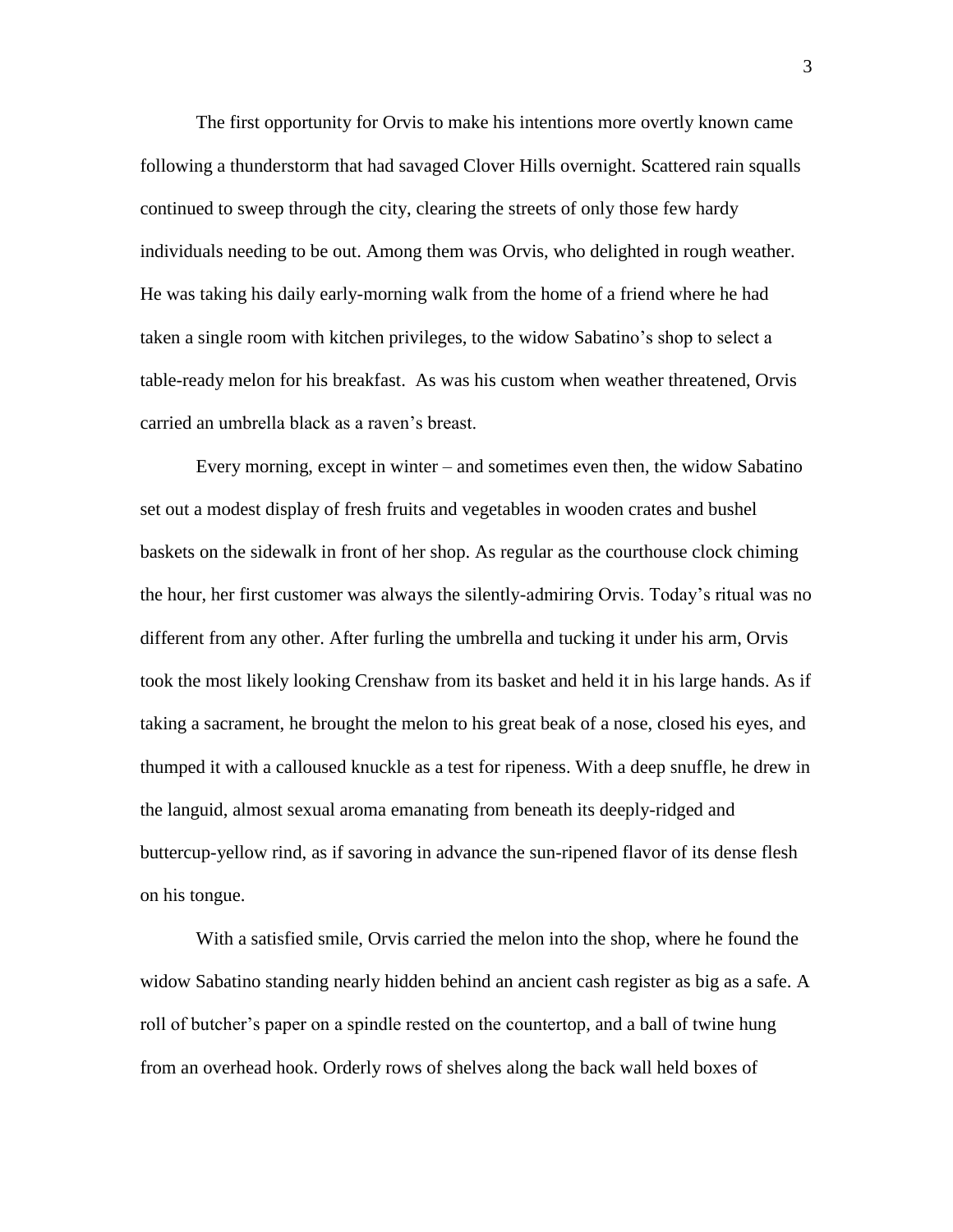spaghetti noodles, rice, seasonings and various other goods the widow sold from her shop. The "other" included fresh homemade Italian bread she somehow found time to bake in her upstairs apartment, where she lived with her only companion, a small brighteyed dog of uncertain origin named Caesar.

Orvis nodded and smilingly bade the widow Sabatino a good day. He was quickly rewarded with an open, full-lipped smile that transcended the usual merchant-customer relationship. The smile lifted the widow's cheeks, exposing teeth as white as pearl buttons under a faint moustache that Orvis had begun to find wildly erotic. Whether out of sympathy, or whether out of some psychosexual attraction to his unusual appearance, Orvis had come to believe the woman also found *him* to be physically desirable. Perhaps it had not come overnight, but over time, while watching him caress her eggplants, casabas, pears, oranges and apples. In particular, Orvis admired her Crenshaw melons. Only the day before, the two shared a melon right there in the shop.

They had held the melon between them on fingertips and locking eyes over the top of the golden globe. Their lips were separated only by the melon's girth, until at last slicing the fruit in half with a butcher's knife and spilling its seedy roe on the countertop. As if co-conspirators, they spooned the still-warm and lightly-salted flesh into their mouths with silver spoons embossed with symbols of the 1939 Worlds Fair. Orvis thought the spoon-symbols resembled the sexual apparatus of a man and woman, but he made no mention of it less she think him uncouth and base.

*"Buona mattina,"* the widow said upon greeting Orvis. "How are you on this cold and dismal wet day?"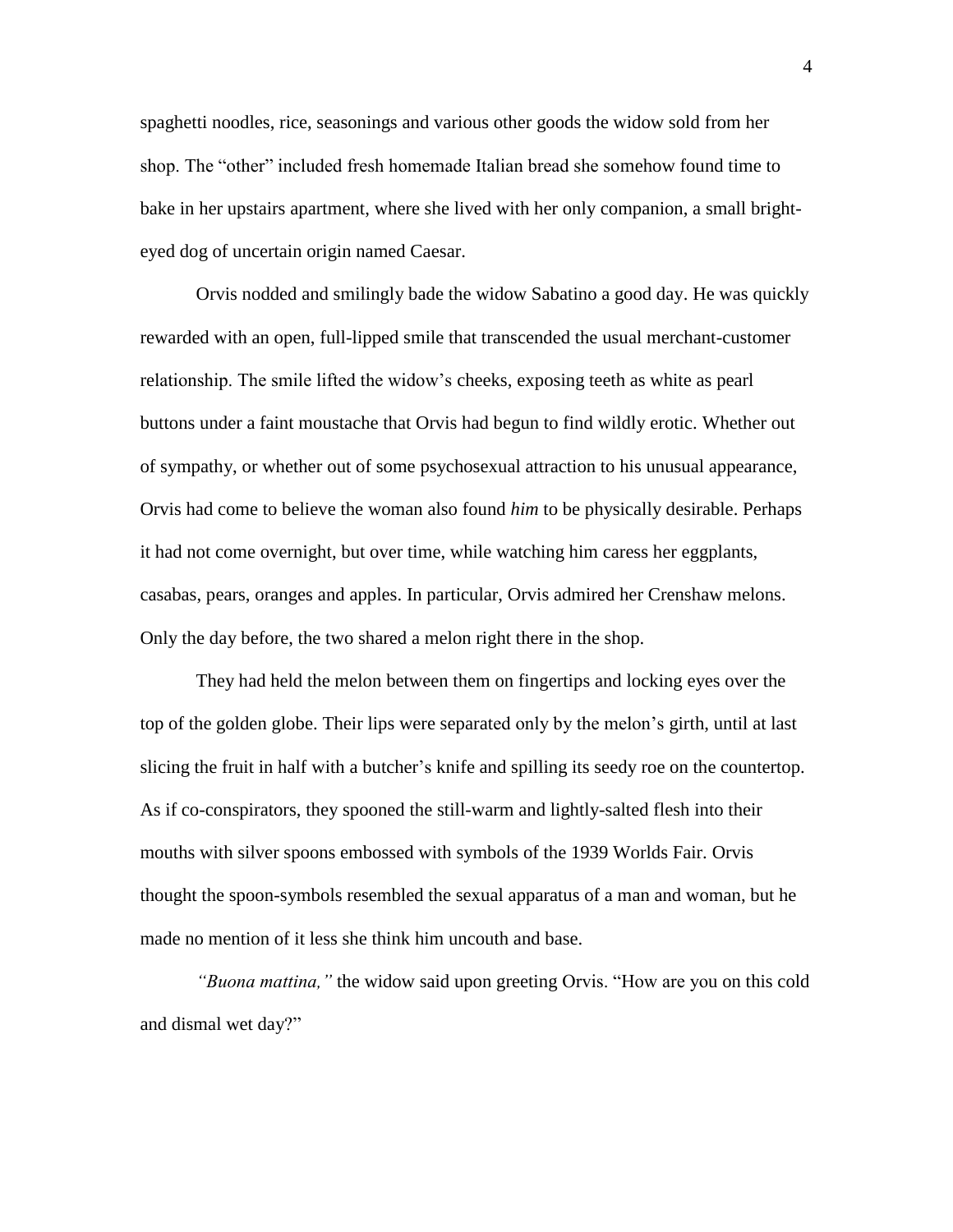"Good morning to you also," Orvis replied. The odd idea flashed through his head, that perhaps he should have brought a small gift for the widow. Perhaps freshly-cut garden flowers from the local nursery, but he feared the gesture might be overly bold and premature. It also struck Orvis that he had no idea what the widow's first name was. Fortunately, it was she herself who made the first approach.

"Mr. Portowitz," she began. "It is a quiet and dismal morning for those of us who are alone in the world. If you have no pressing business in the city, and are so disposed as to accept a bold offer from a simple woman, a pot of coffee is still on the heat in my kitchen. Also, only this morning I have baked a fresh batch of Italian fig cookies. Would you care to join me in this simple pleasure?"

Orvis could scarce believe his ears, and thought he felt the room sway under his feet. The earthy smell of ripe fruits and vegetables in their bins and baskets suffused within his hawks-beak nose caused him to nearly swoon. "Oh my yes," Orvis stammered. Tha…that would be *most* welcome."

"And for me as well," the widow replied. After reversing the open sign in the front window, she led the way upstairs to her second story apartment dwelling. There, the coffee was indeed still hot, and the fig cookies awaited on a floral-print china platter placed atop an unfinished pine table of rustic design and fabrication.

"How cozy," Orvis said, simply. He was astonished to behold the widow's modest quarters, and the obvious simplicity of her life. There was nothing of a modern nature to suggest it was 1948, instead of 1848. The oven was of a time when food was cooked over heat provided by burning faggots – and when coal-oil lamps and candles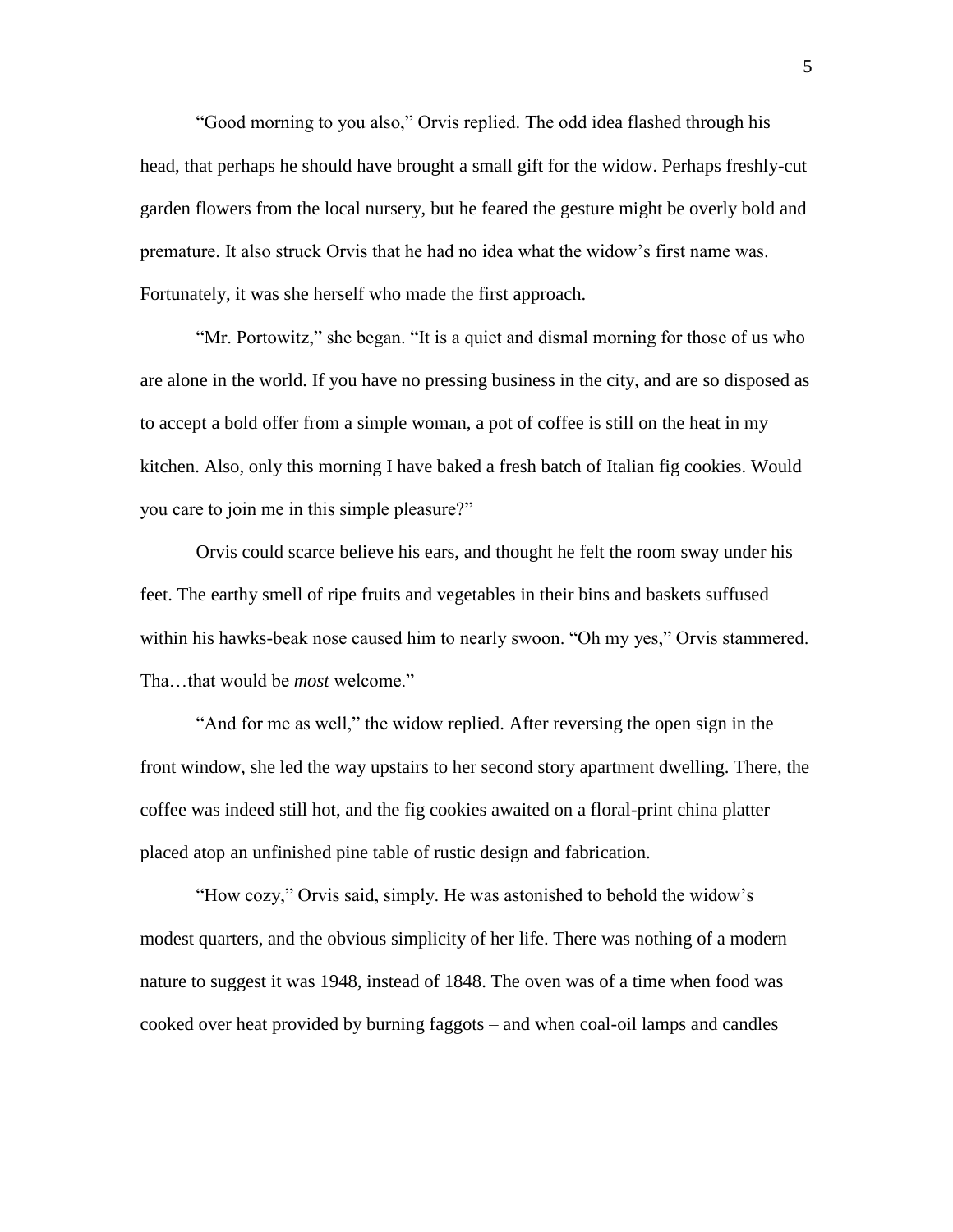were used for light. So far as Orvis could tell, the only concession to contemporary life was the flush toilet hidden behind a partly-ajar bathroom door.

Yet despite the basic nature of the widow's surroundings, the place offered an extraordinarily comfortable refuge. The chairs were deep and accommodating, as was an inviting leather couch located beneath three stained glass cathedral windows that overlooked the rain-swept street below. An ornately-framed studio photograph in sepia hanging on a far wall depicted a carefully posed gathering of what Orvis presumed to be the widow's Sicilian ancestors, all of whom seemed to be assessing his intentions. A scowling mustachioed man who resembled the widow held a shotgun.

Orvis dropped his gaze to a side table. Upon its highly-waxed surface rested the gold-framed portrait of a smiling young man in a military uniform he didn't recognize as being American. The officer wore a tight, high-collared jacket, a floppy-billed cap and jodhpurs. Although the field upon which the officer stood was covered in mud, his kneehigh boots shone as if he were on parade. The young officer stood proudly in front of an open cockpit biplane of World War One vintage – an aircraft so fragile looking with its wires and struts, that Orvis marveled at the courageous men who flew them.

"Who is the man in the photo?" Orvis asked.

The widow Sabatino came to stand next to Orvis. "That is my late husband, Paolo. He was killed over the Italian-Austrian front in nineteen sixteen, flying the very machine you see behind him. A Balilla, I shall never forget the name."

"I am deeply sorry," Orvis mumbled.

"Please, do not be," the widow replied softly.

"Still, I am," Orvis apologized.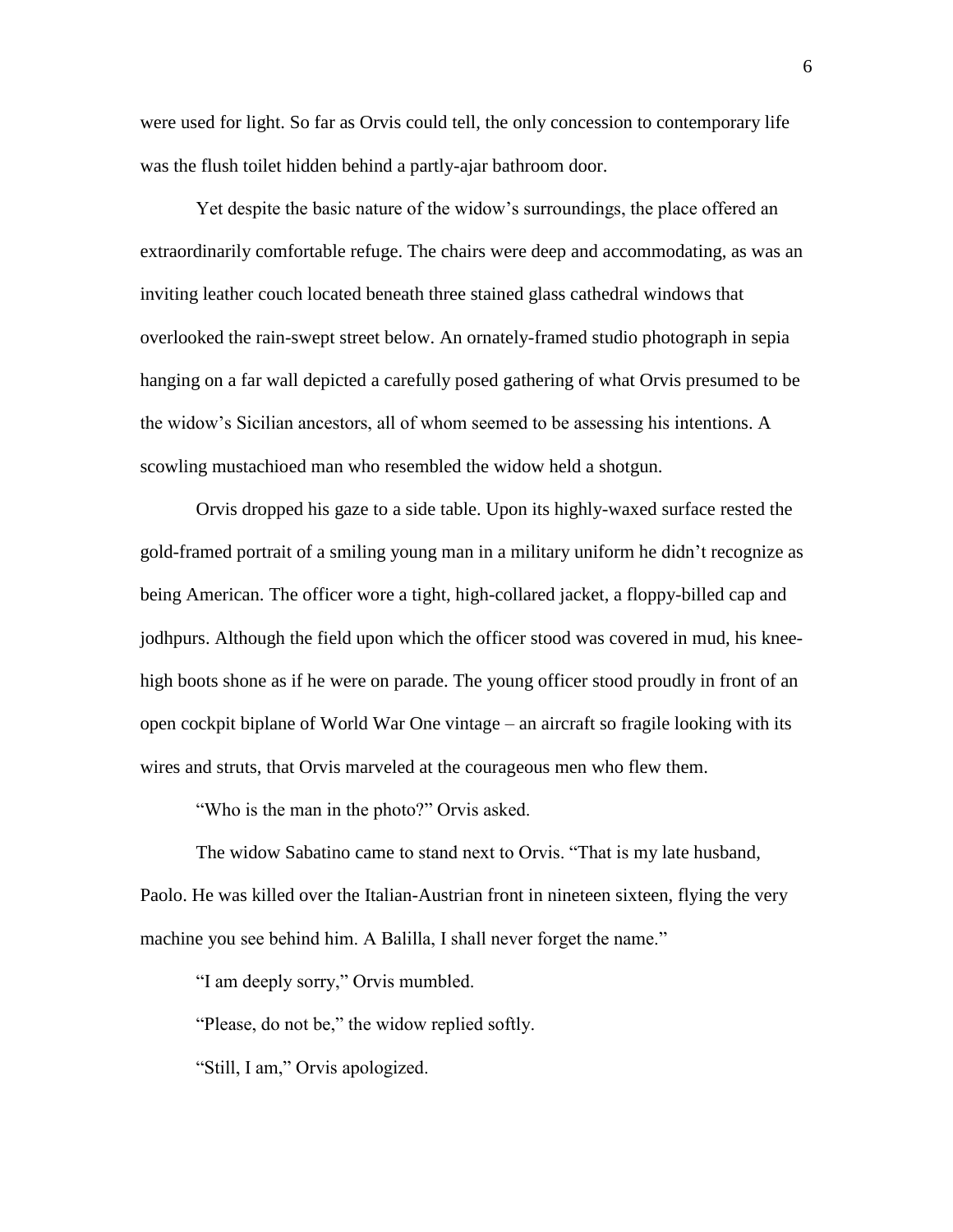The widow adjusted the picture with an almost imperceptible nudge of her finger. "He was twenty-three, and I only nineteen. We had been married but ten weeks. The war stole my beloved from me before we could make a family together, to become acquainted with each other, to even understand our tastes."

"Such a sad story," Orvis said.

The widow nodded, as if to accept Orvis' observation. "I can still count the kisses we shared, as well as the times we made love, from the first to the last. Agh! But enough about me! Please, sit, sit, sit!"

Orvis accepted the invitation and took a comfortable chair near the wood-burning stove where the heat might take the chill away from the storm that even now was gaining in intensity and pelting the windows with hail. He closed his eyes, now comfortably warm and content to listen while the storm raging outside. His reverie was broken when the widow appeared at his side with six fig cookies on a plate and a steaming mug of coffee sweetened at his request.

"Thank you," Orvis said as he balanced the plate on his knees. The storm fell momentarily still – a sudden absence of sound so profound he felt as though he would suffocate under its crushing weight. The world he so recently stepped out of seemed to no longer exist. In the gloom he could scarcely make out the photograph of the doomed aviator Paolo smiling in front of his airship. Orvis set aside his cookie plate and coffee mug and listened with closed eyes as the widow loaded fresh kindling into her kitchen stove. The sound of pine knots snapping against the distant sweep of the storm comforted him. His large ears twitched at the gentle sound of the widow's padded step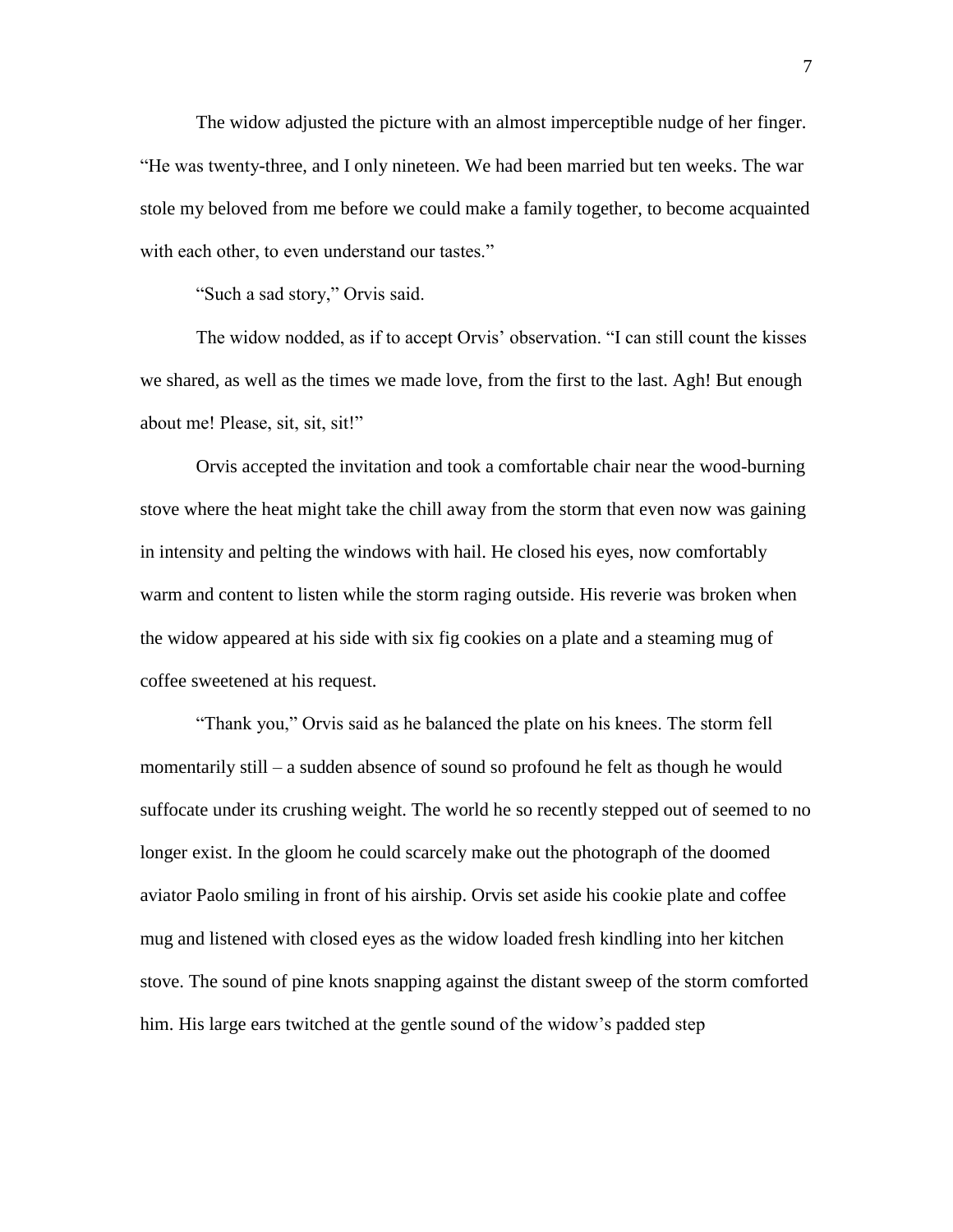and the rustle of her long black peasant's dress, and then her hands closing over his shoulders, warm, strong, yet extremely feminine in an indefinable way.

"May I call you Orvis?" the question came next to his ear on a puff of exhaled air.

"Please…yes, do." Orvis' heart hammered in his ears like Thor's own sledge on heaven's anvil.

"I am Sophia." The widow's voice came as a whisper, yet husky, with a catch in it. "Forgive me, but may I ask how old you are?

Orvis closed his eyes more tightly than before – so tight tears were squeezed from them, and they ran down his cheeks. "Fifty-five," he managed to croak.

"You are the same age as my Paolo would have been had he survived the horrors of that war."

Orvis felt the widow's arms encircling him – and then the astonishing weight of her breasts as she pressed them against his head.

"Today, you shall become my Paolo," Sophia said, and bent to press her lips against Orvis' tear-streaked cheek.

The prickle of Sophia's moustache caused Orvis to stiffen where he least expected it, but he took from his arousal not embarrassment, but encouragement. When she took his hands in hers he allowed himself to be pulled to his feet and led to her bedroom, where a hand-dipped wax candle guttered in its copper holder on the nightstand. He watched with caged breath while she carefully removed her dress as if it were a great black husk before hanging it in an ornately-carved and mirrored walnut wardrobe. The dress was followed by an undergarment of white cotton, which also was hung in the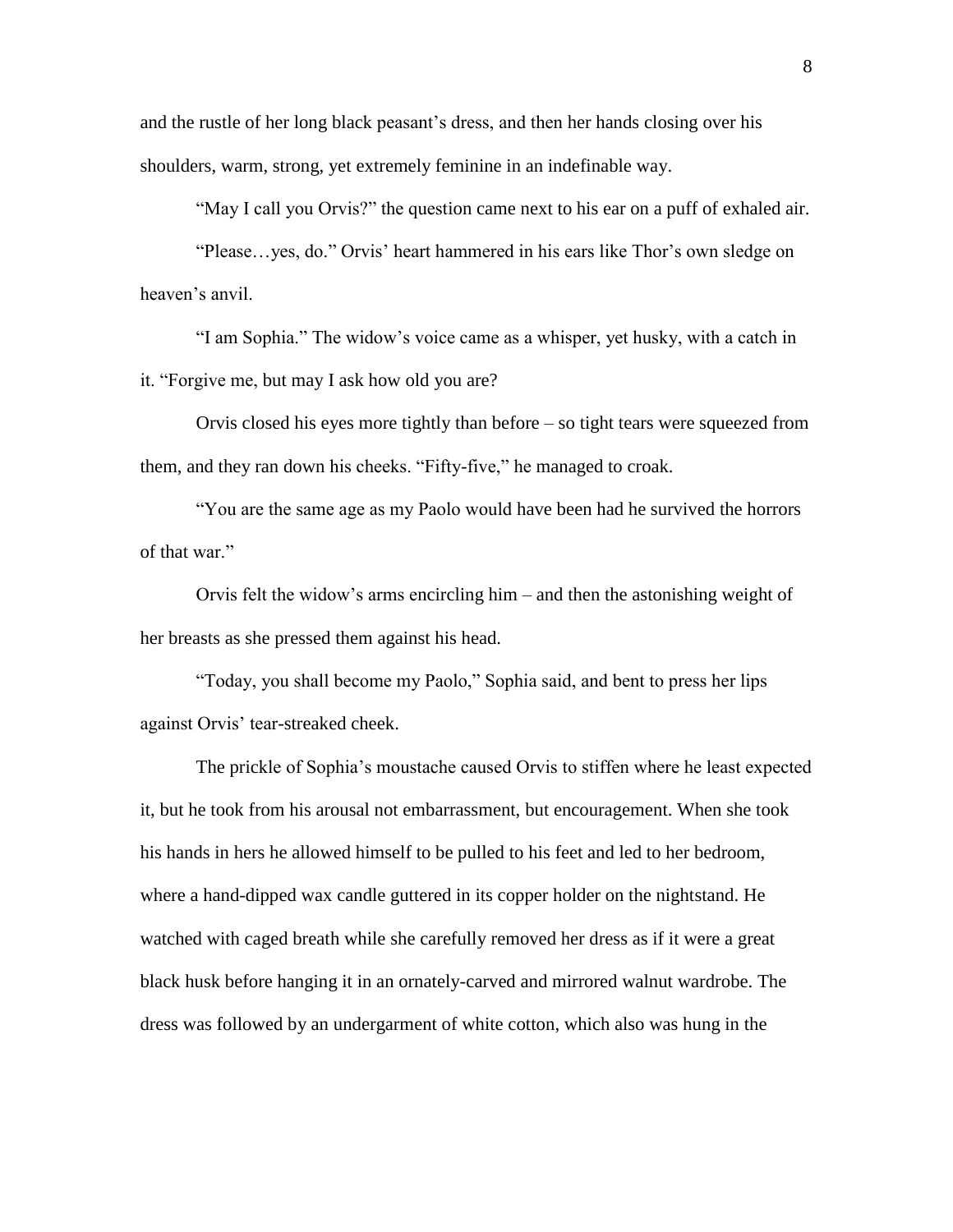wardrobe. The flickering candle cast pantomime shadows across the roughly-plastered wall behind the bed, over which hung Christ on His cross.

To Orvis, Sophia appeared nothing less than a goddess carved from Camembert – ripe, fragrant, and yet to be tasted. Still, his passion was tempered with anxiety. He had never attempted sex before, never really been given the opportunity, although the idea had obsessed him from puberty. He was a virgin, untested save for his own hand, untried as to the nature and style of sex, and profoundly ignorant as to the needs and ways of women. Now he found himself fully aroused. After clumsily undressing and leaving his trousers inside out. Orvis tenderly nuzzled his face between Sophia's heaving breasts before easing her onto her back and entering her.

"Tell me if I am hurting you," he asked, his voice a ragged whisper.

"It is fine, to go further," Sophia gasped.

Orvis had no idea what he was doing. His limited knowledge of female anatomy came from stolen glances of naked women in the nudist magazine, Sunshine & Health. When he heard Sophia chuckle, he feared he'd done something wrong. "What is it?" he croaked. Was he even in the right orifice?

"Nothing," Sophia replied. "Please, to continue." Her chuckle turned to a low, drawn-out moan.

Orvis obeyed, huffing and puffing like a single-stroke steam engine, until bringing them both to a groaning, heart-thumping climax that was accompanied by the dog Caesar howling for attention from the doorway. Even after they had finished and were comfortably nestled under the bedcovers, Orvis remained unconvinced and was certain he had committed some shameful blunder.